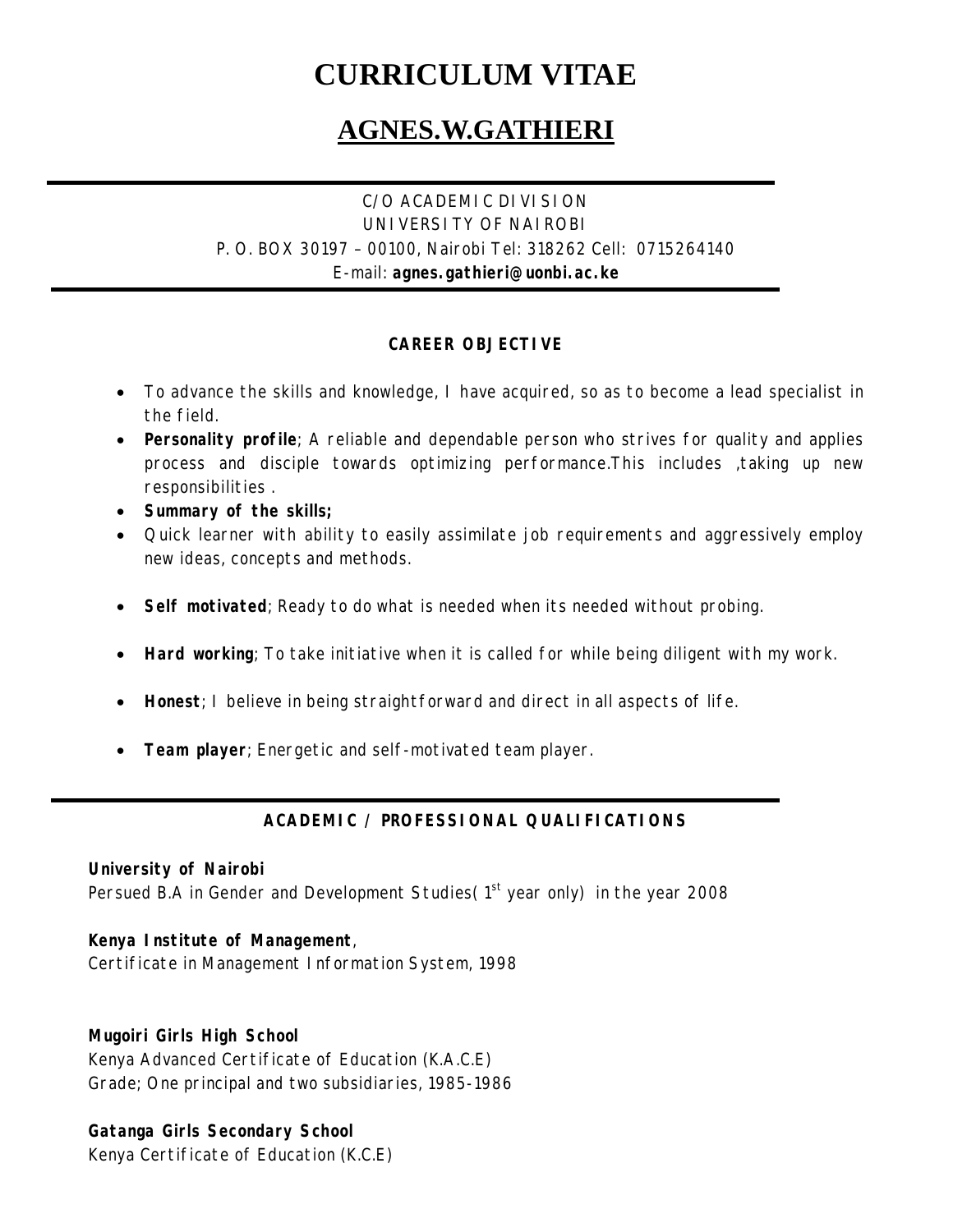#### Grade; Division II, 1981-1984

#### **Extra- carriculum**

- Member and treasurer of Geographical club.
- Vice chairperson of Christian union
- Participant of inter-house drama competation.
- Participated in internal debates in the school.

**Karaba Primary school, Nyeri**, 1974-75 **Karigu-ini primary school. Maragua**. 1976-80 (Scored a pass of 25 points in C.P.E

 $\blacktriangleright$ 

#### **LANGUAGES**

English and Kiswahili

#### **WORK EXPERIENCE**

## **UNIVERSITY OF NAIROBI**

From 1993 to date: performing duties related to the maitanance of student records in the student's registry under the office of the Deputy Registrar ,Deans and Senate ,Academic Division.

#### **Responsibilities**

- Recording , maintaining and updating all student related information .
- Attending and taking minutes in the sections meetings
- Assist the Deans/Senate secretariat in preparing agendas, collating the documents and record dispatching them to the relevant action officers
- Ensuring good custody and maintenance of the students records
- Updating all student related information and ensuring that there is efficiency and effectiveness in availing the student's information.
- Being part of the team work in the student registry and the department as a whole
- Any other duty assigned by Deputy Registrar Deans/Senate,Academic Registrar and Deputy Vice-Chancellor(AA)